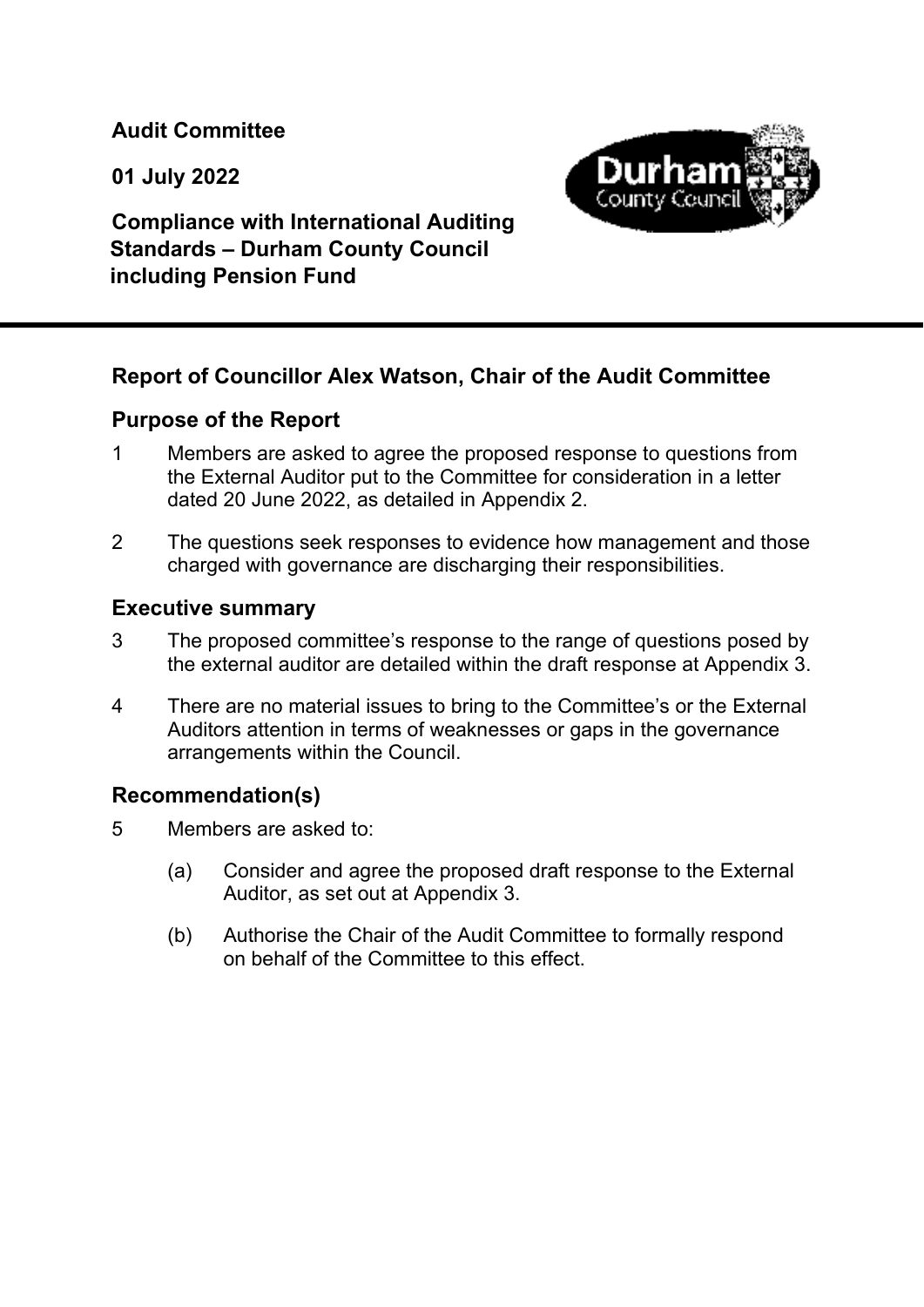# **Background**

- 6 The External Auditor requested in a letter to Members of the Audit Committee dated 20 June 2022 that the Committee consider and provide a response to a range of questions in order to obtain evidence of how management and those charged with governance are discharging their responsibilities in order for the External Auditor to discharge their duties under International Standards for Auditing (ISA).
- 7 The proposed committee's response to the range of questions posed by the External Auditor are detailed within the draft response at Appendix 3.

| <b>Contact:</b> | <b>Tracy Henderson</b> | Tel: 03000 269668 |
|-----------------|------------------------|-------------------|
|                 |                        |                   |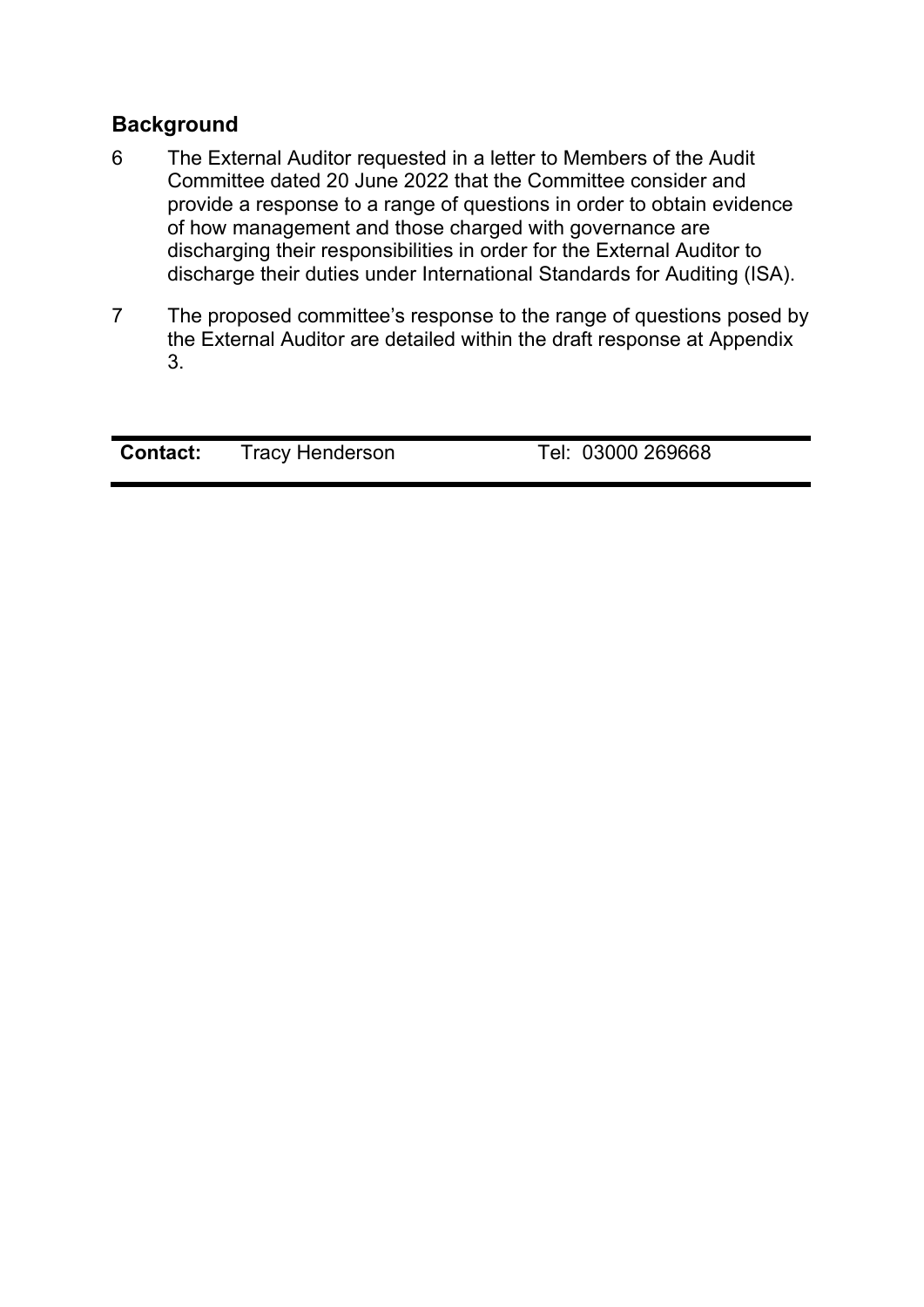# **Appendix 1: Implications**

# **Legal Implications**

Compliance with International Standards for Auditing

## **Finance**

The response to the questions posed will serve as information used by the External Auditor for their work on the Council's Statement of Accounts for 2021/2022.

## **Consultation**

The Chair and Vice Chair of the Audit Committee have been consulted in drafting this response.

# **Equality and Diversity / Public Sector Equality Duty**

There are no equality and diversity / public sector equality duty implications as a result of this report.

# **Climate Change**

There are no climate change implications as result of this report.

# **Human Rights**

There are no human rights implications as a result of this report.

## **Crime and Disorder**

There are no crime and disorder implications as a result of this report.

# **Staffing**

There are no staffing implications as a result of this report.

## **Accommodation**

There are no accommodation implications as a result of this report.

## **Risk**

There are no direct risk implications as a result of this report.

## **Procurement**

There are no direct procurement implications as a result of this report.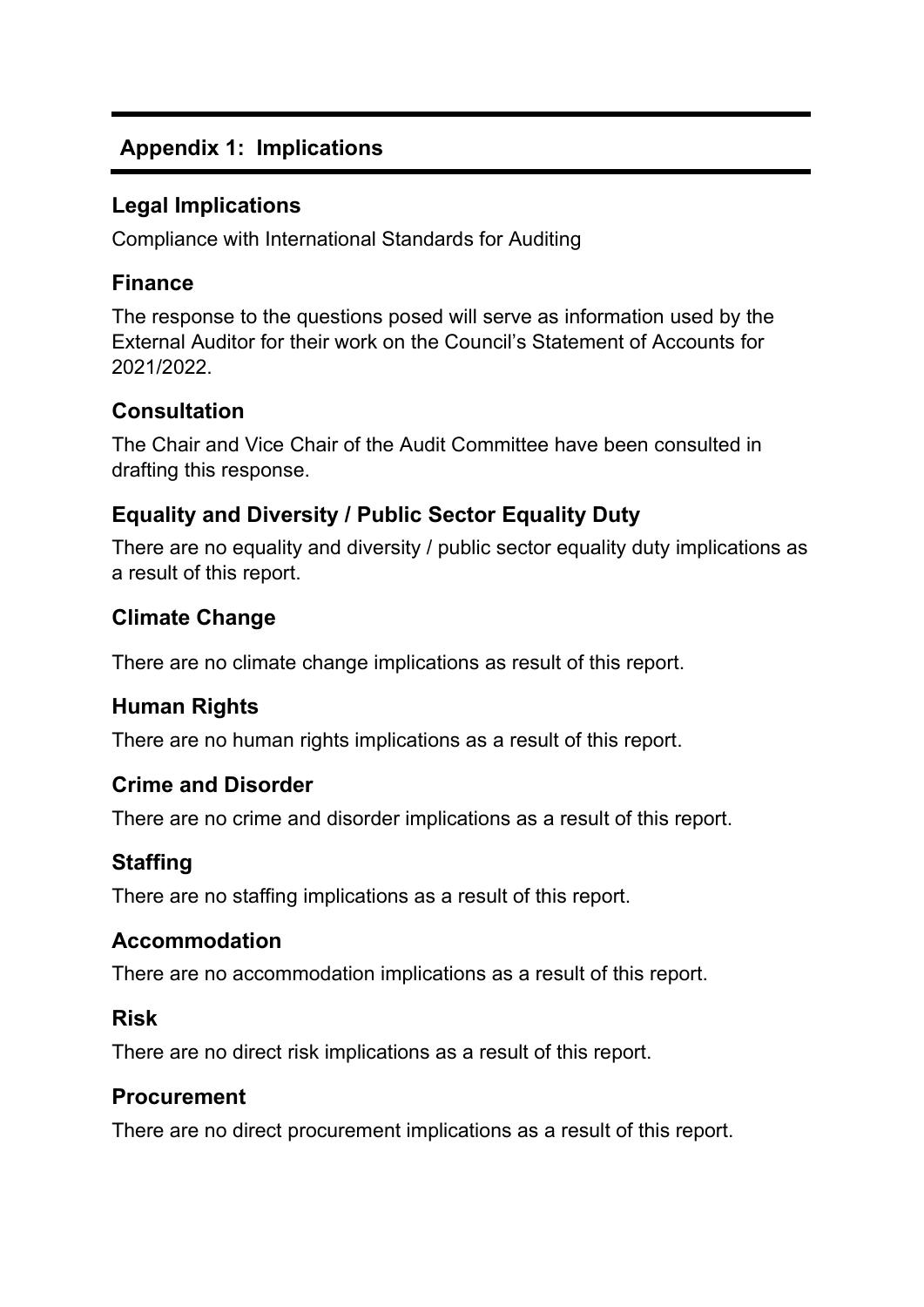The Corner **Bank Chambers** 26 Mosley Street Newcastle upon Tyne NF11DF

Tel: +44 (0)1913836300 www.mazars.co.uk

| <b>Audit Committee</b>       |  |
|------------------------------|--|
| <b>Durham County Council</b> |  |
| <b>County Hall</b>           |  |
| DH1 5UQ                      |  |

Direct Dial +44 (0)191 383 6331 Email james.collins@mazars.co.uk

20 June 2022

#### Dear Audit Committee Members

**Durham County Council (including Pension Fund) – 2021/22: Audit Committee briefing note - ISA240 (Fraud), ISA250 (laws and regulations), ISA501 (litigation and claims) & ISA570 (going concern)**

#### **Introduction**

This letter aims to summarise for the Audit Committee the requirements under International Auditing Standards, in respect of preventing fraud in the annual accounts, compliance with laws and regulations, litigation and claims, and going concern. This letter requests an update from the Audit Committee in order to inform our continuous audit planning prior to the start of the final stage of our audit of Durham County Council's (the Council) 2021/22 accounts.

#### **International Standard for Auditing 240 - The auditor's responsibility to consider fraud in an audit of financial statements**

#### **Background**

Under the ISA, the primary responsibility for preventing and detecting fraud rests with both management and 'those charged with governance', which for the Council is the Audit Committee.

The ISA requires us, as external auditors, to obtain an understanding of how the Committee exercises oversight of management's processes for identifying and responding to the risks of fraud and the internal controls established to mitigate them.

#### What is 'fraud' in the context of the ISA?

The ISA views fraud as either:

- the intentional misappropriation of the Council's assets (cash, property, etc); or
- the intentional manipulation or misstatement of the financial statements.

#### What are auditors required to do?

We have to obtain evidence of how management and those charged with governance are discharging their responsibilities, if we are to properly discharge our responsibilities under ISA240. We are therefore making requests from the Audit Committee and management on the following, or similar, issues: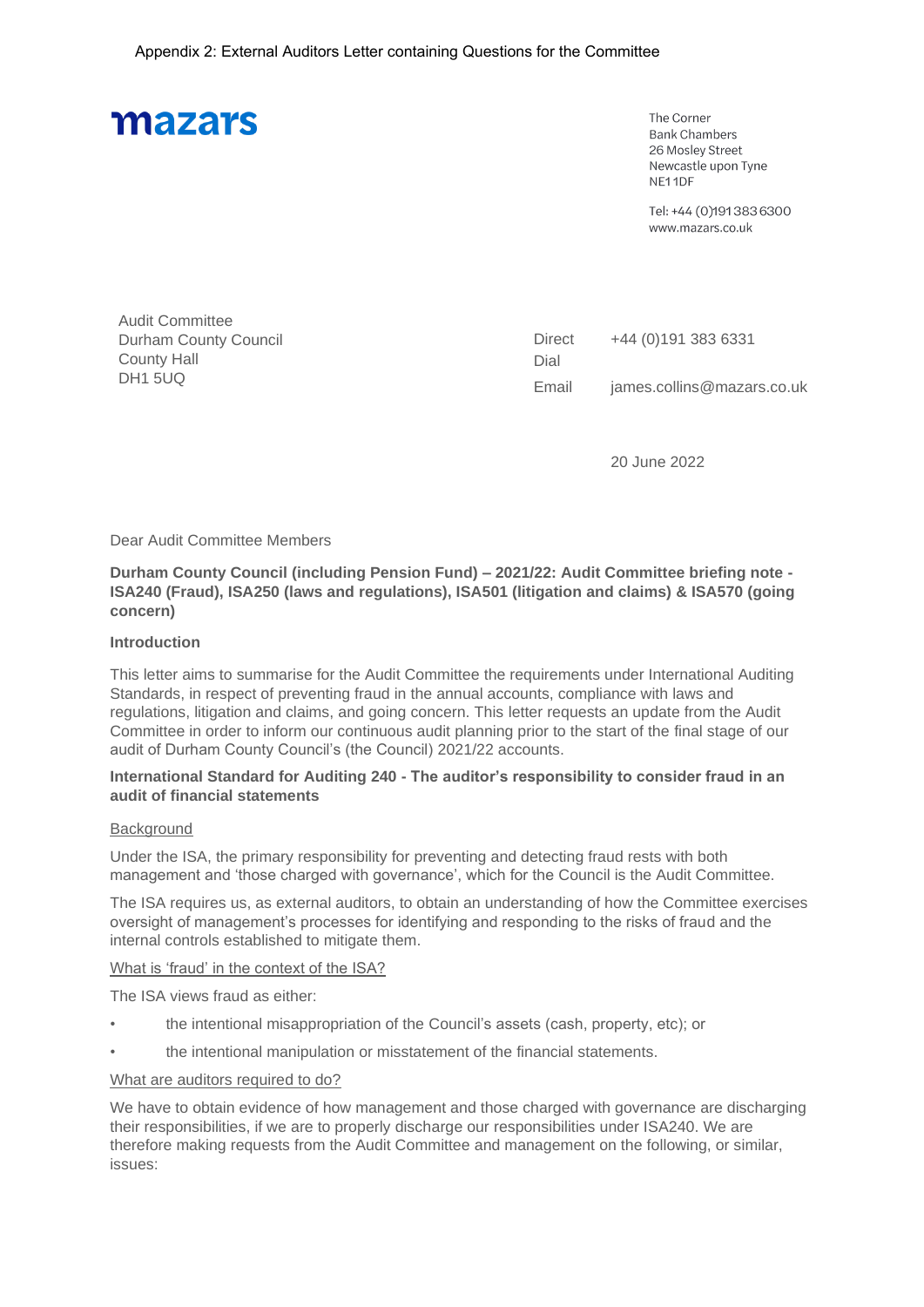1) How does the Audit Committee oversee management's processes to identify and respond to the risk of fraud and possible breaches of internal control? In particular how the Committee oversees managements:

- Assessment of the risk that the financial statements may be materially misstated due to fraud or error;
- Processes for identifying and responding to risks of fraud in the organisation. This includes any specific risks of fraud which management have identified or that have been brought to its attention, or classes of transactions, account balances, or disclosure for which a risk of fraud is likely to exist;
- Processes for communicating to employees the views on business practice and ethical behaviour. For example updating, communicating and monitoring against the Council's code of conduct; and
- Processes for communicating to those charged with governance the arrangements for identifying and responding to fraud or error

2) Has the Audit Committee knowledge of any actual, suspected or alleged fraud during the period 1 April 2021– 31 March 2022?

3) Has the Audit Committee identified any specific fraud risks within the organisation? For example does it have any concerns that specific areas within the organisation are at greater risk of fraud?

4) Is the Audit Committee aware of any significant breaches of internal control during 2021/22?

5) Is the Audit Committee satisfied that internal controls, including segregation of duties, exist and work effectively? If 'yes', please provide details of these controls. If not:

- Where are the risk areas?
- What other controls are in place to prevent, deter or detect fraud?

6) Is the Audit Committee aware of any related party relationships or transactions that could give rise to instances of fraud?

7) How does the Audit Committee mitigate the fraud risks associated with related party relationships and transactions?

8) Is the Audit Committee aware of any entries made in the accounting records of the organisation that it believes or suspects are false or intentionally misleading? In particular:

- Are there particular balances where fraud is more likely to occur?
- Is the Audit Committee aware of any assets, liabilities or transactions that it believes were improperly included or omitted from the accounts of the organisation?
- Are there any external fraud risk factors which create a high risk of fraud?

9) Is the Audit Committee aware of any organisational, or management pressure to meet financial or operating targets?

10) Is the Audit Committee aware of any inappropriate organisational or management pressure being applied, or incentives offered, to employees to meet financial or operating targets?

#### **International Standard for Auditing 250 – Consideration of laws and regulations in an audit of financial statements**

#### **Background**

Under the ISA, in the UK and Ireland, the primary responsibility for ensuring that the entity's operations are conducted in accordance with laws and regulations and the responsibility for the prevention and detection of non compliance rests with management and 'those charged with governance', which for the Council is the Audit Committee. The ISA requires us, as external auditors, to obtain an understanding of how the Committee gains assurance that all relevant laws and regulations have been complied with.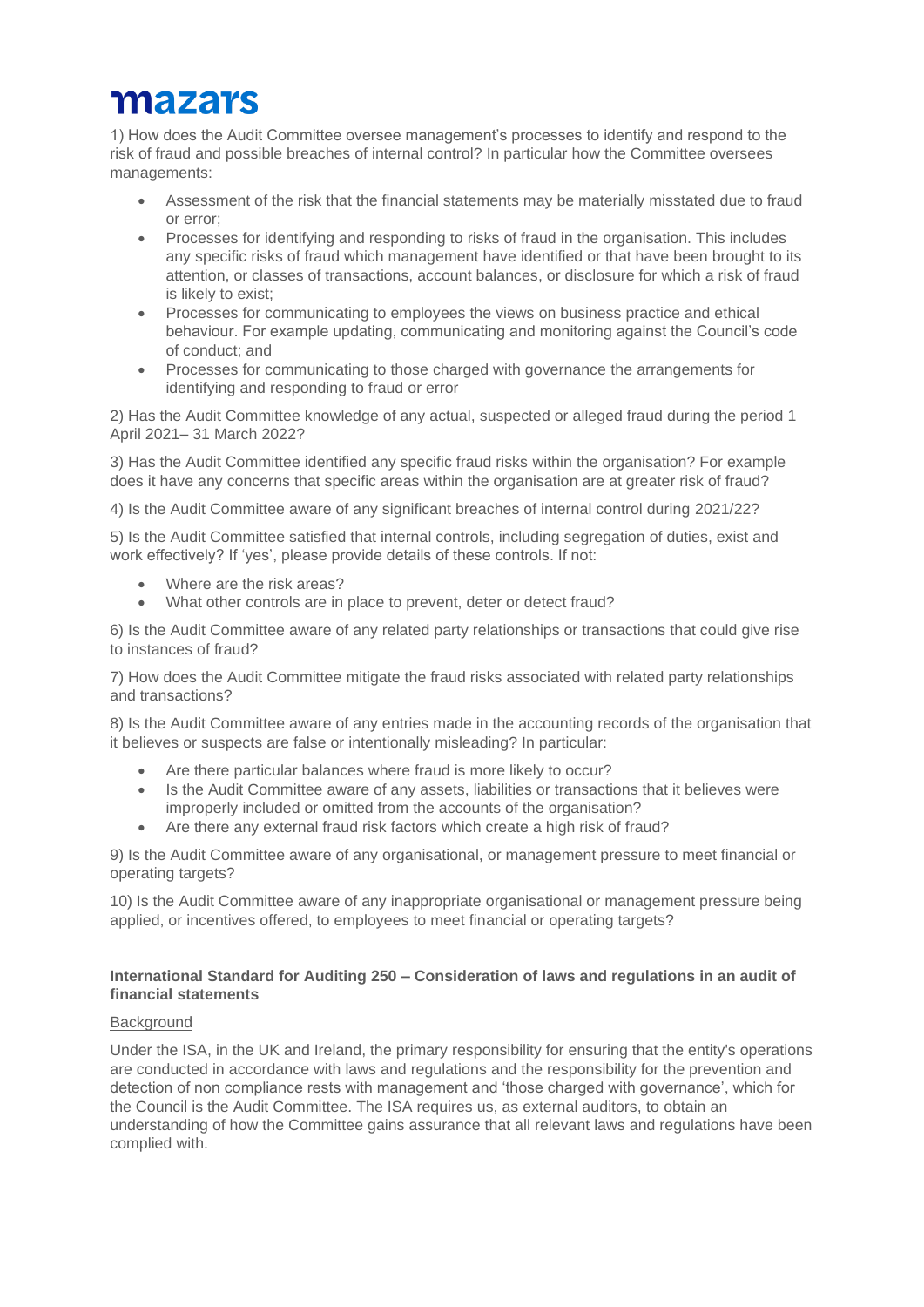#### What are auditors required to do?

We have to obtain evidence of how management and those charged with governance are discharging their responsibilities, if we are to properly discharge our responsibilities under ISA250. We are therefore making requests from the Audit Committee, and will be making similar enquiries of management:

11) How does the Audit Committee gain assurance that all relevant laws and regulations have been complied with. In particular:

- Is the Committee aware of the process management has in place for identifying and responding to changes in laws and regulations? Please provide details.
- What arrangements are in place for the Committee to oversee this process?
- **•** Is the Committee aware of the arrangements management have in place, for communicating with employees, Members and stakeholders regarding the relevant laws and regulations that need to be followed?

12) Does the Committee have knowledge of actual or suspected instances where appropriate laws and regulations have not been complied with? If it is, what actions are management taking to address non-compliance?

#### **International Standard for Auditing 501 – Specific consideration of the potential for, and actual, litigation and claims affecting the financial statements**

#### **Background**

This ISA deals with specific considerations by the auditor in obtaining sufficient appropriate audit evidence, in this instance with respect to the completeness of litigation and claims involving the entity. The ISA requires us, as external auditors, to design and perform audit procedures in order to identify litigation and claims involving the entity which may give rise to a risk of material misstatement.

#### What are auditors required to do?

We have to obtain evidence of how management and those charged with governance are discharging their responsibilities, if we are to properly discharge our responsibilities under ISA501. We are therefore making requests from the Audit Committee, and will be making similar enquiries of management:

13) Is the Audit Committee aware of any actual or potential litigation and claims involving the Council that would impact on the financial statements?

#### **International Standard for Auditing 570 – Consideration of the going concern assumption in an audit of financial statements**

#### **Background**

Financial statements are generally prepared on the basis of the going concern assumption. Under the going concern assumption, an audited body is ordinarily viewed as continuing in operation for the foreseeable future. Accordingly, assets and liabilities are recorded in financial statements on the basis that the audited body will be able to realise its assets and discharge its liabilities in the normal course of its operations.

#### What are auditors required to do?

If used, we are required to consider the appropriateness of management's use of the going concern assumption in the preparation of the financial statements if we are to properly discharge our responsibilities under ISA570. We are therefore making the following request from the Audit Committee: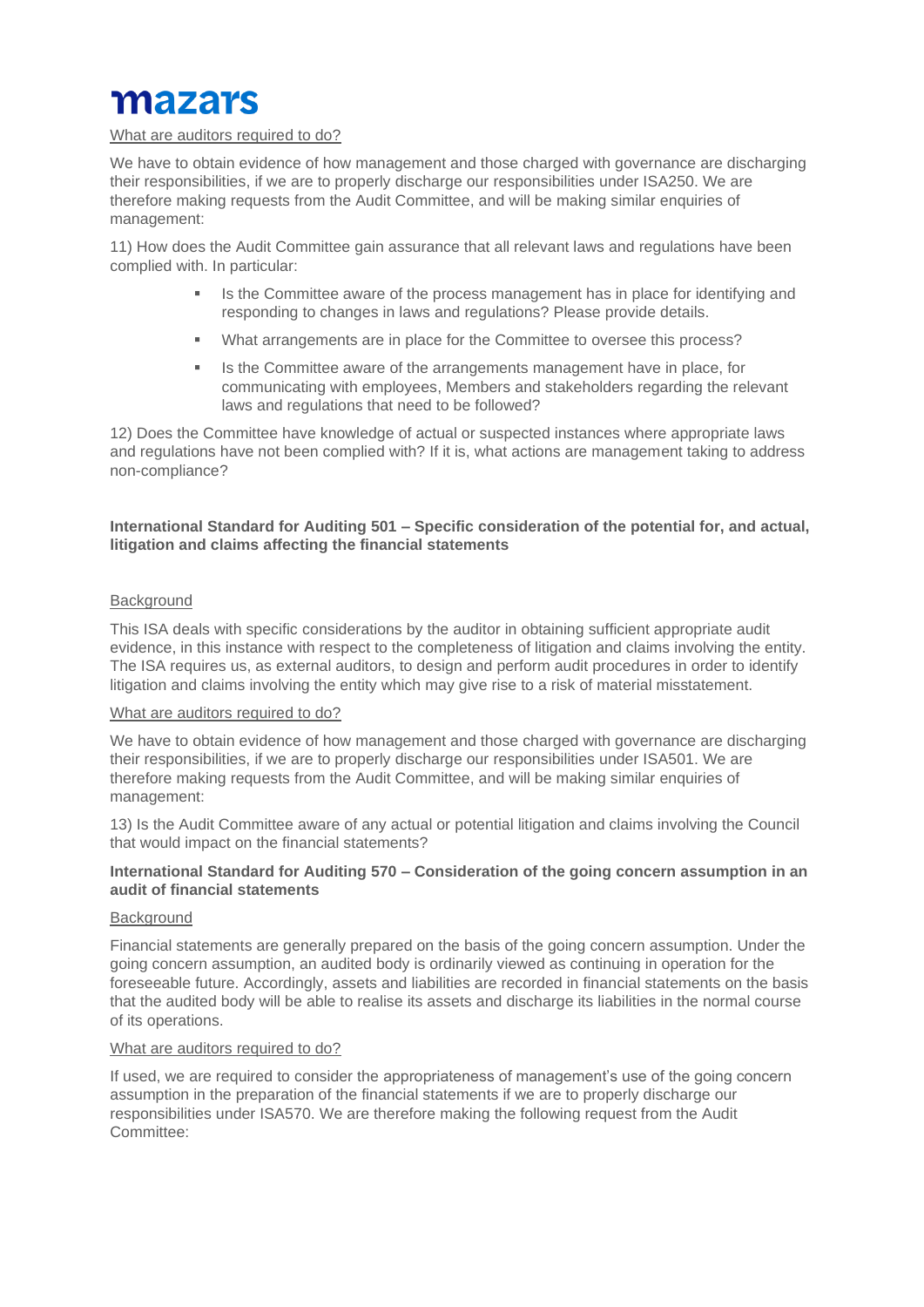14) How has the Audit Committee assessed and satisfied itself that it is appropriate to adopt the going concern basis in preparing the financial statements?

15) Has the Audit Committee identified any events or conditions since the assessment was undertaken which may cast significant doubt on the organisation's ability to continue as a going concern?

#### **Consideration of related parties**

The auditor has a responsibility to perform audit procedures to identify, assess and respond to the risks of material misstatement arising from the entity's failure to appropriately account for or disclose related party relationships, transactions or balances in accordance with the requirements of the framework.

Therefore we are making the following request from the Audit Committee:

16) What controls are in place to: identify, authorise, approve, account for and disclose related party transactions and relationships?

17) Confirmation that the Audit Committee have:

- disclosed to the auditor the identity of the entity's related parties and all the related party relationships and transactions of which they are aware; and
- appropriately accounted for and disclosed such relationships and transactions in accordance with the requirements of the framework.

#### **The way forward**

The information you provide will help inform our understanding of the Council and its business processes, prior to the start of the final stage of the audit of the 2020/21 financial statements.

I would be grateful for your responses, which should be formally considered and communicated to us on the Committee's behalf to cover the period to 31 March 2022, by September 2022. In the meantime, if you have any queries, please do not hesitate to contact me.

Yours sincerely

**James Collins Director**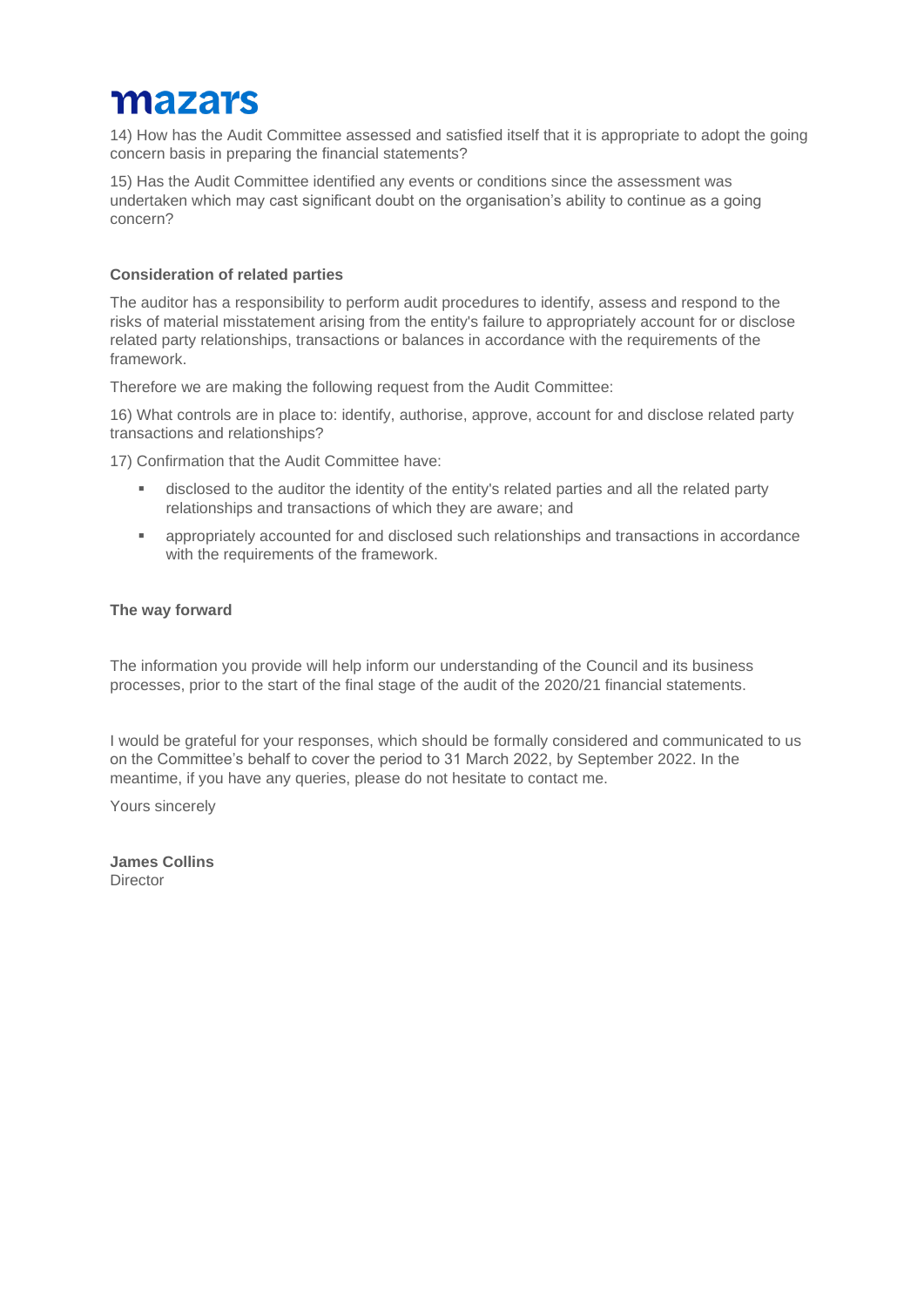# **Appendix 3: Response to External Auditors Questions**

## **The auditor's responsibility to consider fraud in an audit of financial statements**

- **1)** *How does the Audit Committee oversee management's processes to identify and respond to the risk of fraud and possible breaches of internal control? In particular how the Committee oversees managements:* 
	- *Assessment of the risk that the financial statements may be materially misstated due to fraud or error;*
	- *Processes for identifying and responding to risks of fraud in the organisation. This includes any specific risks of fraud which management have identified or that have been brought to its attention, or classes of transactions, account balances, or disclosure for which a risk of fraud is likely to exist;*
	- *Processes for communicating to employees the views on business practice and ethical behaviour. For example, updating, communicating and monitoring against the Council's code of conduct; and*
	- *Processes for communicating to those charged with governance the arrangements for identifying and responding to fraud or error.*

The Audit Committee maintains an oversight of management processes in place for assessing the risk that the financial statements may be materially misstated by considering all the sources of assurance that it has available to it on the effectiveness of the internal control environment. This is demonstrated through quarterly internal audit progress reports and the Annual Audit Opinion and Internal Audit Report that is presented to the Committee by the Chief Internal Auditor and Corporate Fraud Manager.

The Audit Committee also receives quarterly risk reports from the Risk and Governance Manager where key strategic risks are brought to the attention of the Committee.

The Audit Committee is responsible for considering proposed changes to the Council's Counter Fraud and Corruption Strategy and the Confidential Reporting Code (Whistleblowing). The Audit Committee have also considered changes to the Council's Fraud Response Plan that supports the Counter Fraud and Corruption Strategy and to the Council's Money Laundering Policy.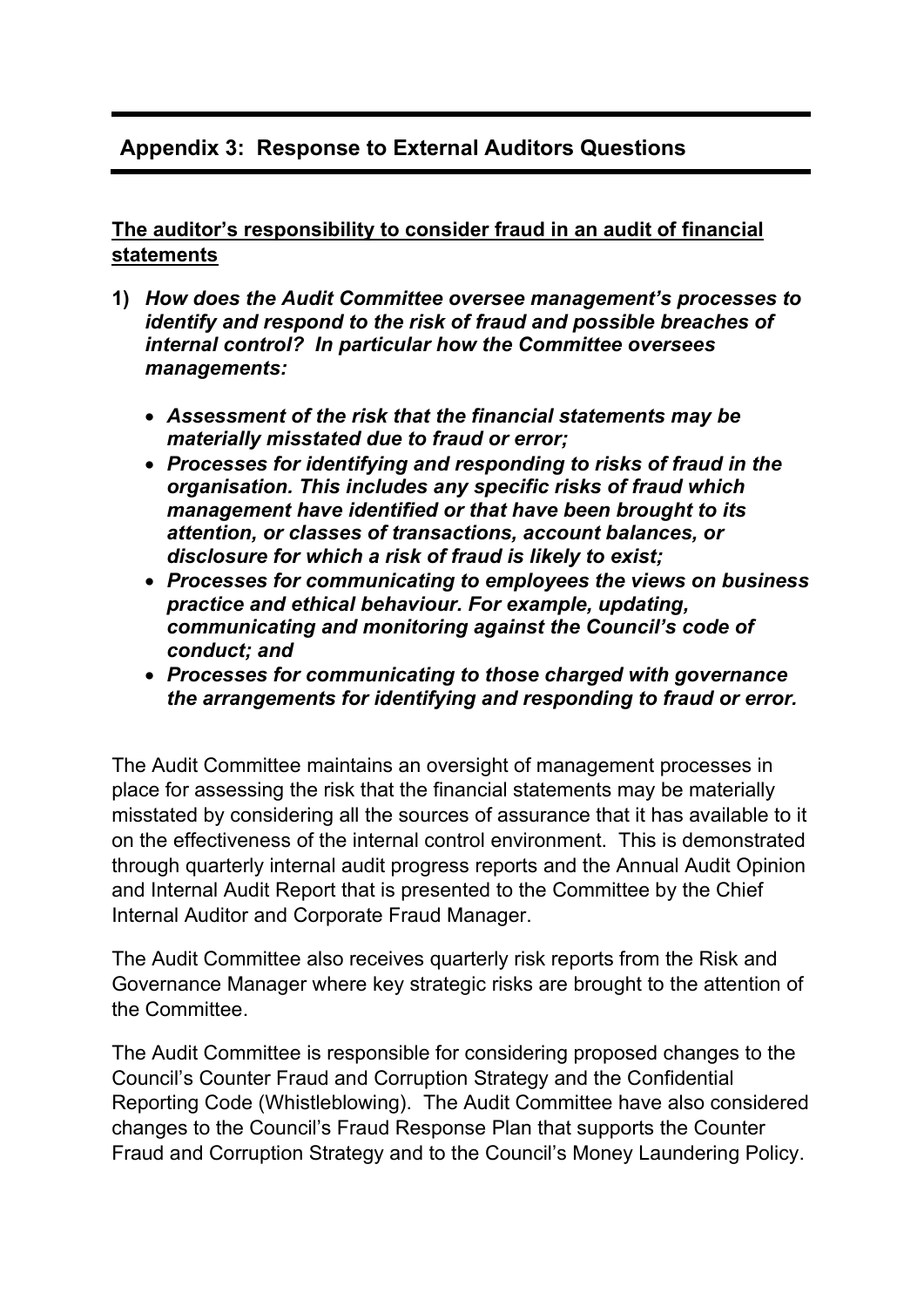Members of the Committee are aware of how to report any suspected fraud and are satisfied that employees are encouraged to report their concerns about fraud and both are supported by the Confidential Reporting Code (Whistleblowing) which is formally reviewed by the Committee.

The Committee is responsible for considering any proposed amendments to the Council's Code of Local Governance prior to approval by Full Council, and maintains an understanding of key corporate policies and procedures that are an integral part of the Council's Internal Control Framework to help mitigate the risk of fraud e.g. officers and members code of conduct, financial procedure rules, contract procedure rules, officer scheme of delegations, complaints procedures and performance management arrangements.

## **2)** *Has the Audit Committee knowledge of any actual, suspected or alleged fraud during the period 1 April 2021 – 31 March 2022?*

The Audit Committee is aware that all suspected cases of corporate fraud must be reported to the Chief Internal Auditor and Corporate Fraud Manager and are advised of all potential and proven cases reported.

Details of all actual, suspected or alleged fraud and action taken in response are as reported by the Chief Internal Auditor and Corporate Fraud Manager in their bi-annual 'Protecting the Public Purse' reports.

## **3)** *Has the Audit Committee identified any specific fraud risks within the organisation? For example, does it have any concerns that specific areas within the organisation are at greater risk of fraud?*

The Committee is aware that certain posts, such as those involved with treasury management activities and those with access to the Council's bank accounts and cash carry a higher risk and consequently covered by fidelity guarantee insurance.

The Committee also receives assurance from Internal Audit from planned work around key financial systems and the counter fraud plan that is reported through the bi-annual 'Protecting the Public Purse' reports.

The Committee therefore has no specific concerns that would impact on the Statement of Accounts as it gains the assurance required as described.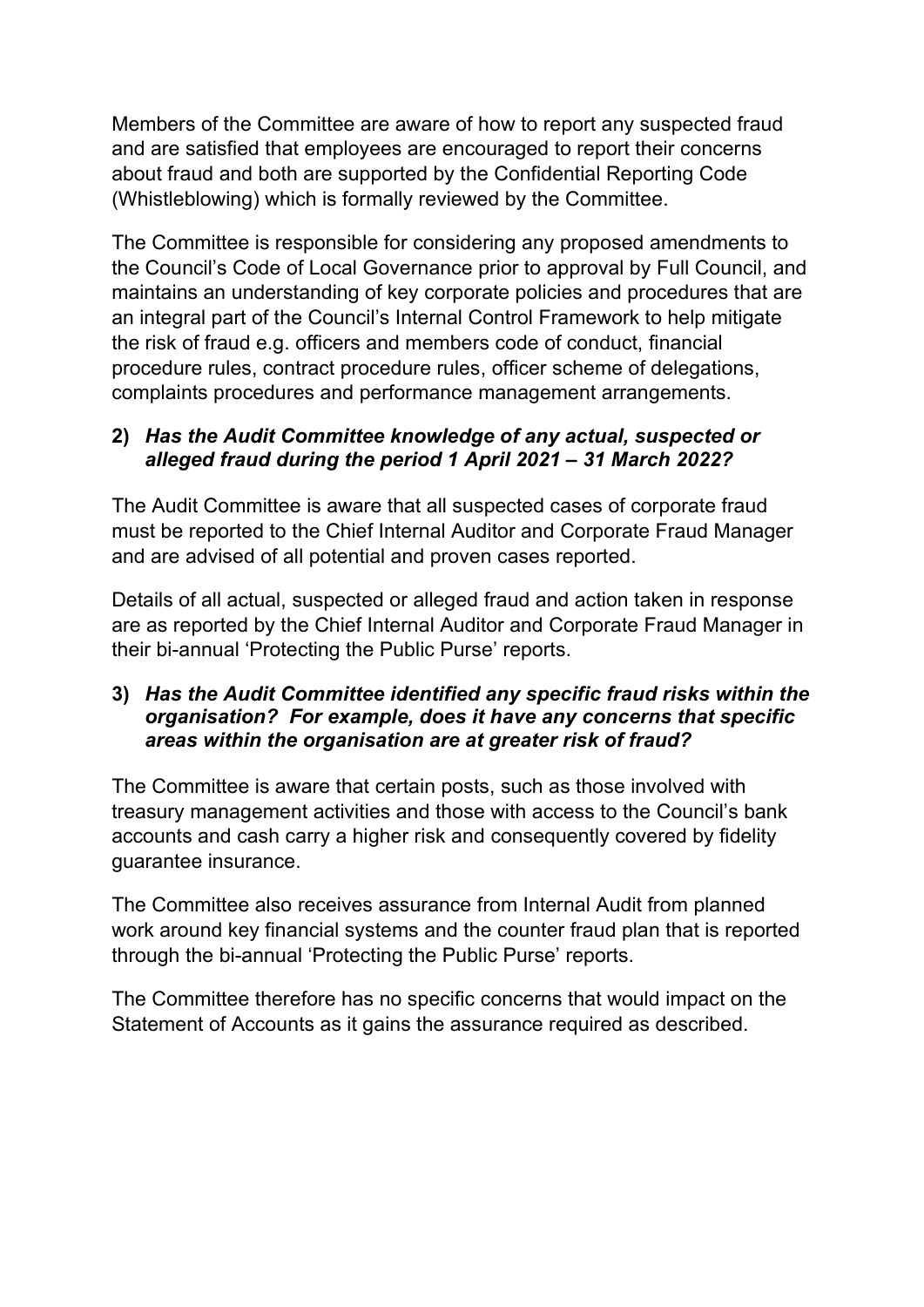## **4)** *Is the Audit Committee aware of any significant breaches of internal control during 2021/2022?*

The Audit Committee receives quarterly Internal Audit progress reports. These progress reports highlight any assurance audit that has been given a 'Limited' assurance audit opinion. The Chief Internal Auditor and Corporate Fraud Manager has established 'follow up' arrangements in place to give the Audit Committee assurance that recommendations to improve the Internal Control environment are being made. In addition, the Committee regularly calls officers to attend its meetings in order to ascertain their intentions for control improvements. Therefore, the Audit Committee can confirm that they are unaware of any significant breaches of Internal Control during 2021/2022 that impact negatively on the Statement of Accounts.

## **5)** *Is the Audit Committee satisfied that internal controls, including segregation of duties, exist and work effectively?*

The Audit Committee receives the Annual Internal Audit Opinion and Internal Audit Report from the Chief Internal Auditor and Corporate Fraud Manager that gives assurance that the Internal Controls are working effectively and also receive regular quarterly reports on Internal Audit progress. As such the Audit Committee is satisfied that internal controls both exist and work effectively.

In addition, the Audit Committee also reviews the draft Annual Governance Statement where in addition to the assurance from the Chief Internal Auditor and Corporate Fraud Manager the Committee also receive statements from Corporate Directors that confirm from their perspective that controls are working effectively.

Any areas of weakness are brought to the attention of the Committee through the quarterly reports and Senior Managers attend the Committee to explain the improvements that will be made.

## **6)** *Is the Audit Committee aware of any related party relationships or transactions that could give rise to instances of fraud?*

The Audit Committee is not aware of any related party relationships or transactions that could give rise to instances of fraud.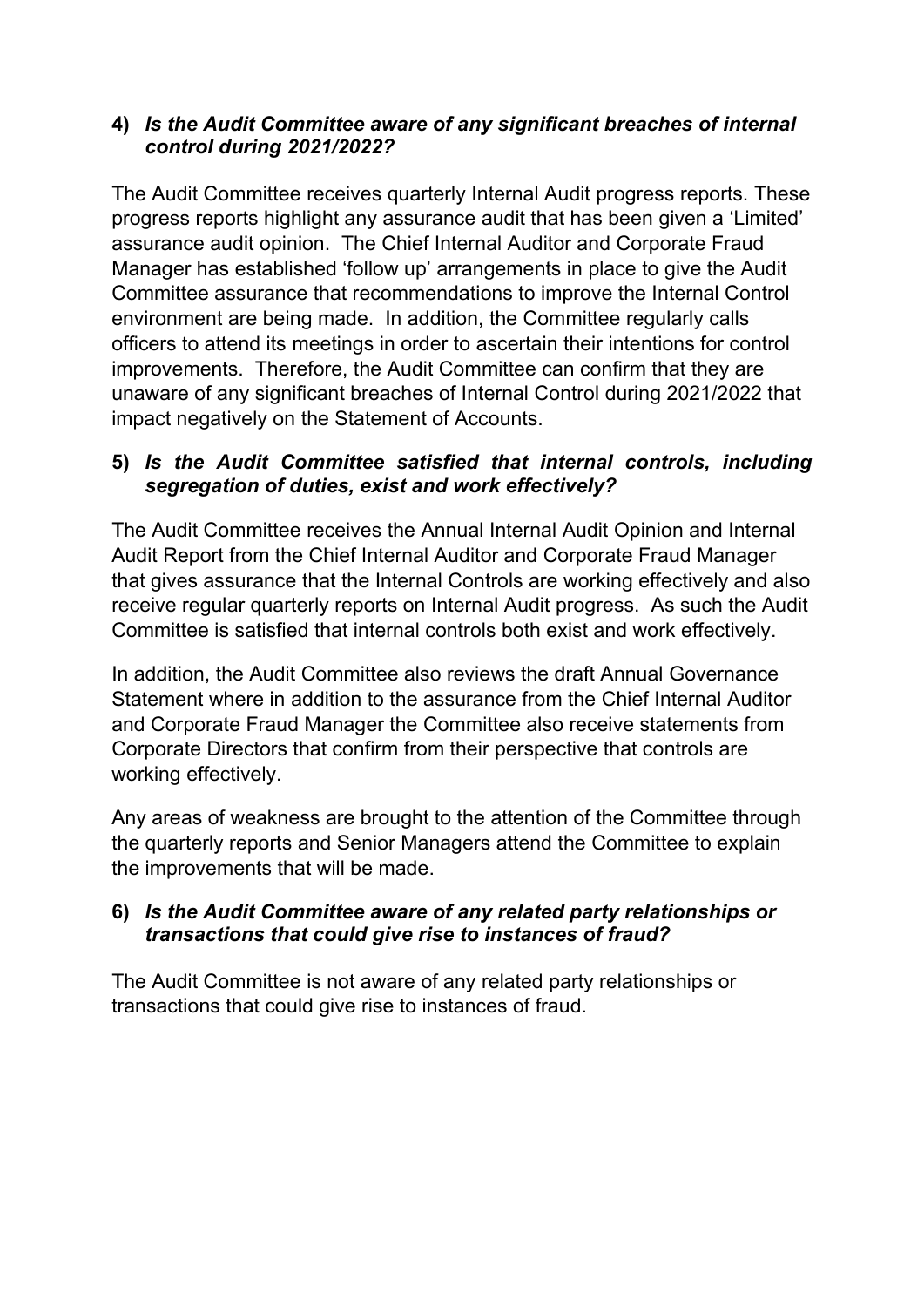## **7)** *How does the Audit Committee mitigate the fraud risks associated with related party relationships and transactions?*

The Audit Committee is aware that all Members and Corporate Management Team are required to complete an annual return of related party relationships and transactions and guidance notes have been issued to support their completion. Where any related transactions are declared extracts are obtained from Accounts Payable (Creditors) to identify actual payments made and received.

In addition, Internal Audit carries out periodic reviews of all employees and members' declarations to help identify any potential undeclared relationships and / or fraudulent transactions using outputs from data matching exercises. The last review was completed as part of the National Fraud Initiative 2020/21.

The Committee is also aware that Corporate Finance have prepared a list of all related party transactions, with an explanation of the nature of these and whether any transactions have been entered into with these related parties during 2021/2022. These are included in the 2021/2022 statement of accounts for the Audit Committee's approval in July 2022.

- **8)** *Is the Audit Committee aware of any entries made in the accounting records of the organisation that it believes or suspects are false or intentionally misleading? In particular:* 
	- *Are there particular balances where fraud is more likely to occur?*
	- *Is the Audit Committee aware of any assets, liabilities or transactions that it believes were improperly included or omitted from the accounts of the organisation?*
	- *Are there any external fraud factors which create a high risk of fraud?*

The Audit Committee is not aware of any specific entries made in the accounting records of the Council that it believes or suspects are false or intentionally misleading.

## **9)** *Is the Audit Committee aware of any organisational, or management pressure to meet financial or operating targets?*

The Audit Committee is not aware of any organisational or management pressure to meet financial or operating targets.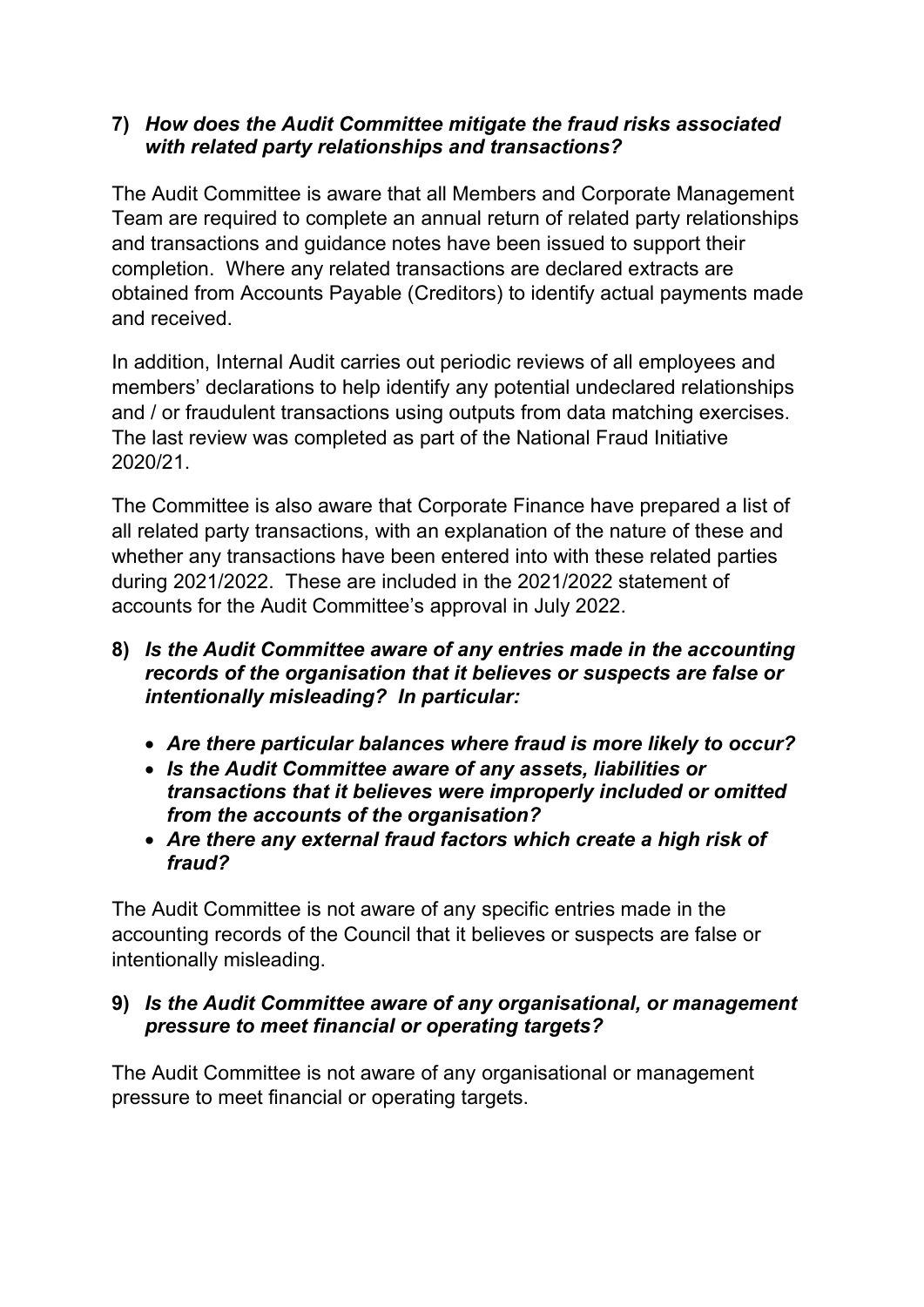## **10)** *Is the Audit Committee aware of any inappropriate organisational or management pressure being applied, or incentives offered to employees to meet financial or operating targets?*

The Audit Committee is not aware of any inappropriate organisational or management pressure being applied or incentives offered, to employees to meet financial or operating targets.

## **Consideration of laws and regulations in an audit of financial statements**

### **11)** *How does the Audit Committee gain assurance that all relevant laws and regulations have been complied with?*

The Audit Committee is responsible for the review of the Council's Local Code of Corporate Governance and approving the Annual Governance Statement and is therefore aware of management arrangements in place for identifying and responding to changes in laws and regulations and any significant governance issues arising as a result.

The Audit Committee gains independent assurance over the effectiveness of the arrangements in place through the work of Internal and External Audit and other external review bodies.

The Audit Committee receives regular updates on the management of strategic risks that include risks relating to non-compliance with laws and regulations.

### **12)** *Does the Committee have knowledge of actual or suspected instances where appropriate laws and regulations have not been complied with? If it is, what actions are management taking to address noncompliance?*

The Audit Committee does not have any knowledge of any actual or suspected instances where appropriate laws and regulations have not been complied with.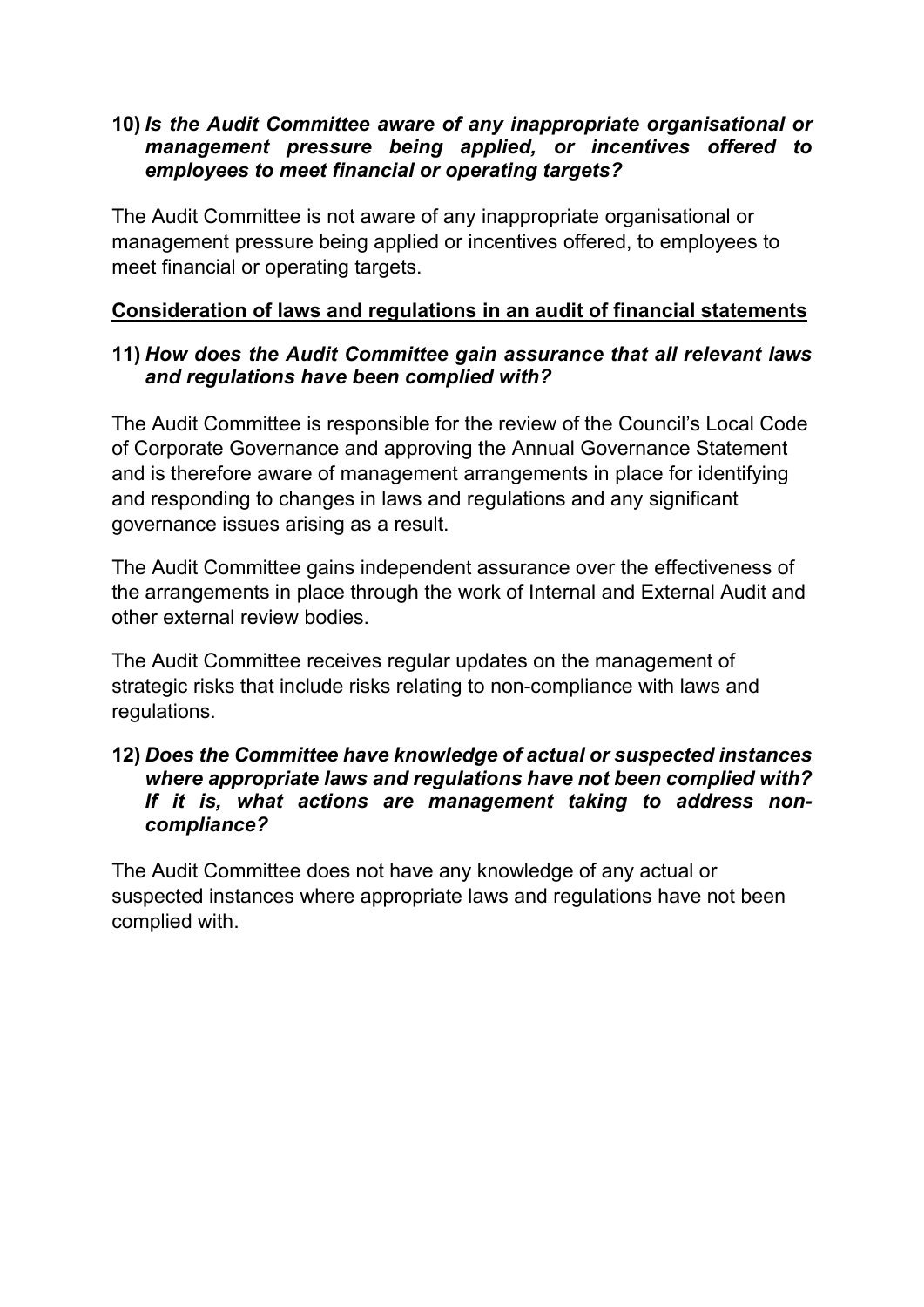## **Specific consideration of the potential for, and actual, litigation and claims affecting the financial statements**

### **13)** *Is the Audit Committee aware of any actual or potential litigation and claims involving the Council that would impact on the financial statements?*

The Audit Committee is aware of the monitoring and reporting arrangements in place of financial risks associated with potential litigation claims and seeks to gain assurance that processes are effective and that any material amounts, significant risks or control implications are brought to its attention.

## **Consideration of the going concern assumption in an audit of financial statements**

## **14)** *How has the Audit Committee assessed and satisfied itself that it is appropriate to adopt the going concern basis in preparing the financial statements?*

The Audit Committee considered a report of the Corporate Director of Resources at its meeting on 1 July 2022 relating to an assessment of the going concern assumption. The Committee is satisfied that it is appropriate to adopt the going concern basis in preparing the 2021/2022 financial statements.

## **15)** *Has the Audit Committee identified any events or conditions since the assessment was undertaken which may cast significant doubt on the organisation's ability to continue as a going concern?*

The Audit Committee has not identified any events or conditions since this assessment was considered which casts any doubt on the Council's ability to continue as a going concern.

## **Consideration of related parties**

## **16)** *What controls are in place to: identify, authorise, approve, account for and disclose related party transactions and relationships?*

The Audit Committee is aware that all Members and Corporate Management Team / Senior Officers are required to complete an annual return of related party relationships and transactions and guidance notes have been issued to support their completion. Where any related transactions are declared extracts are obtained from Accounts Payable (Creditors) to identify actual payments made and received.